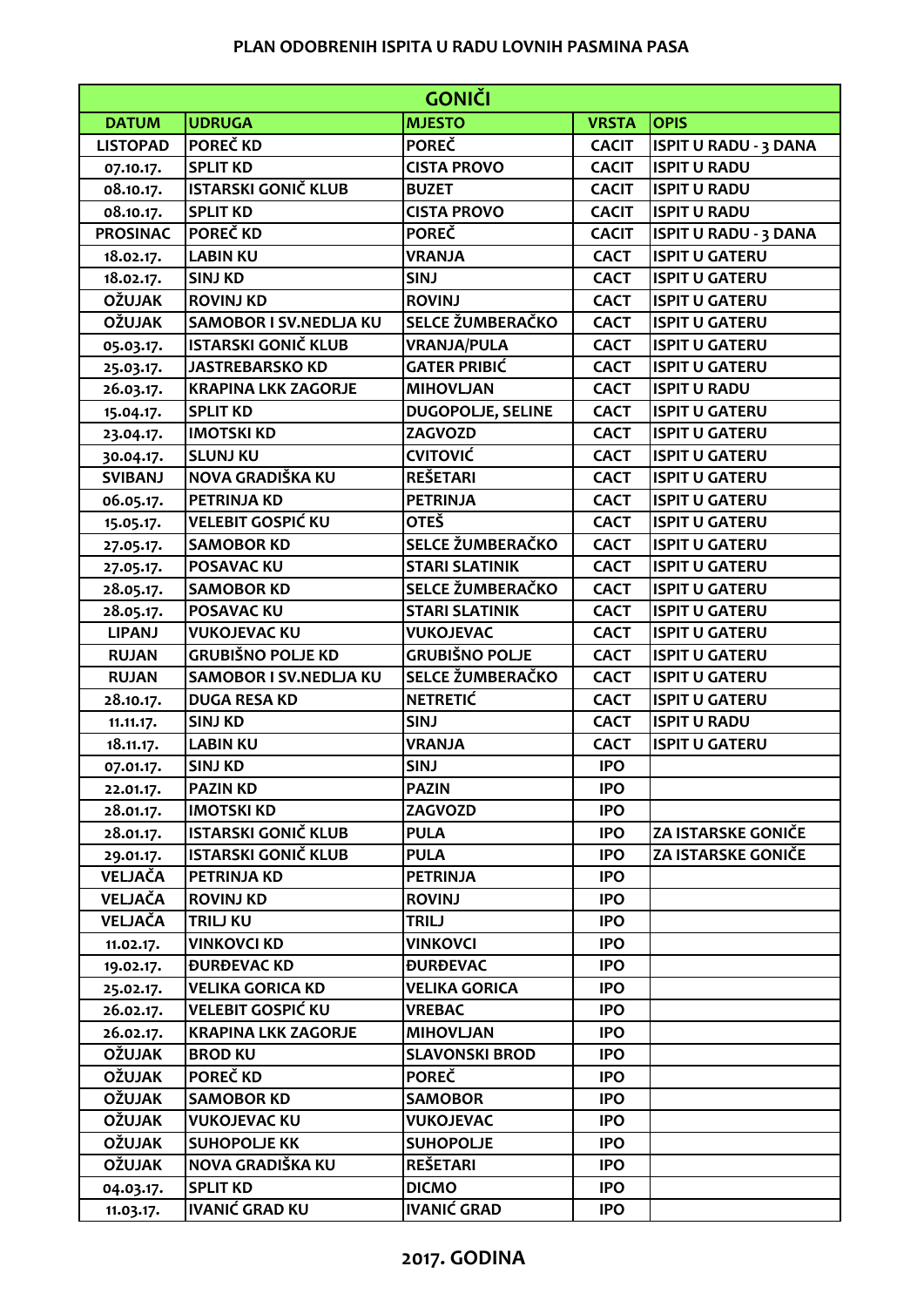## **PLAN ODOBRENIH ISPITA U RADU LOVNIH PASMINA PASA**

| <b>DATUM</b>    | <b>UDRUGA</b>              | <b>MJESTO</b>                 | <b>VRSTA</b> | <b>OPIS</b>               |
|-----------------|----------------------------|-------------------------------|--------------|---------------------------|
| 11.03.17.       | <b>KOPRIVNICA KD</b>       | <b>SOKOLOVAC</b>              | <b>IPO</b>   |                           |
| 11.03.17.       | TRČKA VARAŽDIN ULK         | <b>VARAŽDIN</b>               | <b>IPO</b>   |                           |
| 11.03.17.       | <b>POSAVAC KU</b>          | <b>STARI SLATINIK</b>         | <b>IPO</b>   |                           |
| 18.03.17.       | <b>KUTINA KD</b>           | <b>KUTINA</b>                 | <b>IPO</b>   |                           |
| 25.03.17.       | <b>VINKOVCI KD</b>         | <b>VINKOVCI</b>               | <b>IPO</b>   |                           |
| 26.03.17.       | <b>POŽEGA KU</b>           | <b>POŽEGA</b>                 | <b>IPO</b>   |                           |
| 26.03.17.       | <b>SISAK KU</b>            | <b>SISAK</b>                  | <b>IPO</b>   |                           |
| <b>KOLOVOZ</b>  | <b>TRILJ KU</b>            | <b>TRILJ</b>                  | <b>IPO</b>   |                           |
| <b>RUJAN</b>    | <b>BROD KU</b>             | <b>SLAVONSKI BROD</b>         | <b>IPO</b>   |                           |
| <b>RUJAN</b>    | <b>GRUBIŠNO POLJE KD</b>   | <b>GRUBIŠNO POLJE</b>         | <b>IPO</b>   |                           |
| <b>RUJAN</b>    | <b>PETRINJA KD</b>         | <b>PETRINJA</b>               | <b>IPO</b>   |                           |
| <b>RUJAN</b>    | NOVA GRADIŠKA KU           | <b>REŠETARI</b>               | <b>IPO</b>   |                           |
| 02.09.17.       | <b>SLUNJ KU</b>            | <b>CVITOVIĆ</b>               | <b>IPO</b>   |                           |
| 02.09.17.       | <b>KRAPINA LKK ZAGORJE</b> | <b>MIHOVLJAN</b>              | <b>IPO</b>   |                           |
| 03.09.17.       | <b><i>ĐURĐEVAC KD</i></b>  | <b><i>ĐURĐEVAC</i></b>        | <b>IPO</b>   |                           |
| 03.09.17.       | <b>SLUNJ KU</b>            | <b>CVITOVIĆ</b>               | <b>IPO</b>   |                           |
| 07.09.17.       | <b>KARLOVAC KD</b>         | <b>KARLOVAC</b>               | <b>IPO</b>   |                           |
| 09.09.17.       | <b>ISTARSKI GONIČ KLUB</b> | <b>LABIN</b>                  | <b>IPO</b>   | <b>ZA ISTARSKE GONIČE</b> |
| 09.09.17.       | <b>SPLIT KD</b>            | <b>DICMO</b>                  | <b>IPO</b>   |                           |
| 09.09.17.       | <b>POSAVAC KU</b>          | <b>STARI SLATINIK</b>         | <b>IPO</b>   |                           |
| 10.09.17.       | <b>ISTARSKI GONIČ KLUB</b> | <b>LABIN</b>                  | <b>IPO</b>   | <b>ZA ISTARSKE GONIČE</b> |
| 10.09.17.       | <b>SISAK KU</b>            | <b>SISAK</b>                  | <b>IPO</b>   |                           |
| 15.09.17.       | ŠIBENIK KD                 | <b>ŠIBENIK</b>                | <b>IPO</b>   |                           |
| 16.09.17.       | <b><i>BURBEVAC KD</i></b>  | <b><i><u>DURDEVAC</u></i></b> | <b>IPO</b>   |                           |
| 23.09.17.       | <b>ISTARSKI GONIČ KLUB</b> | <b>PAZIN</b>                  | <b>IPO</b>   | <b>ZA ISTARSKE GONIČE</b> |
| 24.09.17.       | <b>ISTARSKI GONIČ KLUB</b> | <b>PAZIN</b>                  | <b>IPO</b>   | <b>ZA ISTARSKE GONIČE</b> |
| 24.09.17.       | <b>VELEBIT GOSPIĆ KU</b>   | <b>VREBAC</b>                 | <b>IPO</b>   |                           |
| 30.09.17.       | <b>VRLIKA KD</b>           | <b>MAOVICE</b>                | <b>IPO</b>   |                           |
| 01.10.17.       | POŽEGA KU                  | <b>POŽEGA</b>                 | <b>IPO</b>   |                           |
| <b>LISTOPAD</b> | <b>VUKOJEVAC KU</b>        | <b>VUKOJEVAC</b>              | <b>IPO</b>   |                           |
| 07.10.17.       | <b>DUGA RESA KD</b>        | <b>DUGA RESA</b>              | <b>IPO</b>   |                           |
| 07.10.17.       | <b>IMOTSKI KD</b>          | ZAGVOZD                       | <b>IPO</b>   |                           |
| 07.10.17.       | <b>KOPRIVNICA KD</b>       | <b>SOKOLOVAC</b>              | <b>IPO</b>   |                           |
| 07.10.17.       | <b>LABIN KU</b>            | <b>LABIN</b>                  | <b>IPO</b>   |                           |
| 07.10.17.       | <b>SINJ KD</b>             | <b>SINJ</b>                   | <b>IPO</b>   |                           |
| 08.10.17.       | <b>LABIN KU</b>            | <b>LABIN</b>                  | <b>IPO</b>   |                           |
| 14.10.17.       | <b>PAZIN KD</b>            | <b>PAZIN</b>                  | <b>IPO</b>   |                           |
| 14.10.17.       | <b>VRLIKA KD</b>           | <b>CIVLJANE</b>               | <b>IPO</b>   |                           |
| 21.10.17.       | <b>PAZIN KD</b>            | <b>PAZIN</b>                  | <b>IPO</b>   |                           |
| 21.10.17.       | TRČKA VARAŽDIN ULK         | VARAŽDIN                      | <b>IPO</b>   |                           |
| 21.10.17.       | <b>VRLIKA KD</b>           | <b>SUHOPOLJE</b>              | <b>IPO</b>   |                           |
| 21.10.17.       | <b>JASTREBARSKO KD</b>     | SV. JANA - MALUNJE            | <b>IPO</b>   |                           |
| 28.10.17.       | <b>VELIKA GORICA KD</b>    | <b>VELIKA GORICA</b>          | <b>IPO</b>   |                           |
| 11.11.17.       | <b>IVANIĆ GRAD KU</b>      | <b>IVANIĆ GRAD</b>            | <b>IPO</b>   |                           |
| 22.01.17.       | <b>SINJ KD</b>             | <b>SINJ</b>                   | <b>ISPIT</b> | <b>ISPIT U RADU</b>       |
| 28.01.17.       | <b>SINJ KD</b>             | <b>SINJ</b>                   | <b>ISPIT</b> | <b>ISPIT U GATERU</b>     |
| <b>OŽUJAK</b>   | <b>ROVINJ KD</b>           | <b>ROVINJ</b>                 | <b>ISPIT</b> | <b>ISPIT U GATERU</b>     |
| <b>OŽUJAK</b>   | SAMOBOR I SV.NEDLJA KU     | SELCE ŽUMBERAČKO              | <b>ISPIT</b> | <b>ISPIT U GATERU</b>     |
| 25.03.17.       | <b>PAZIN KD</b>            | <b>VRANJA</b>                 | <b>ISPIT</b> | <b>ISPIT U GATERU</b>     |
| 25.05.17.       | <b>VINKOVCI KD</b>         | <b>VINKOVCI</b>               | <b>ISPIT</b> | <b>ISPIT U GATERU</b>     |